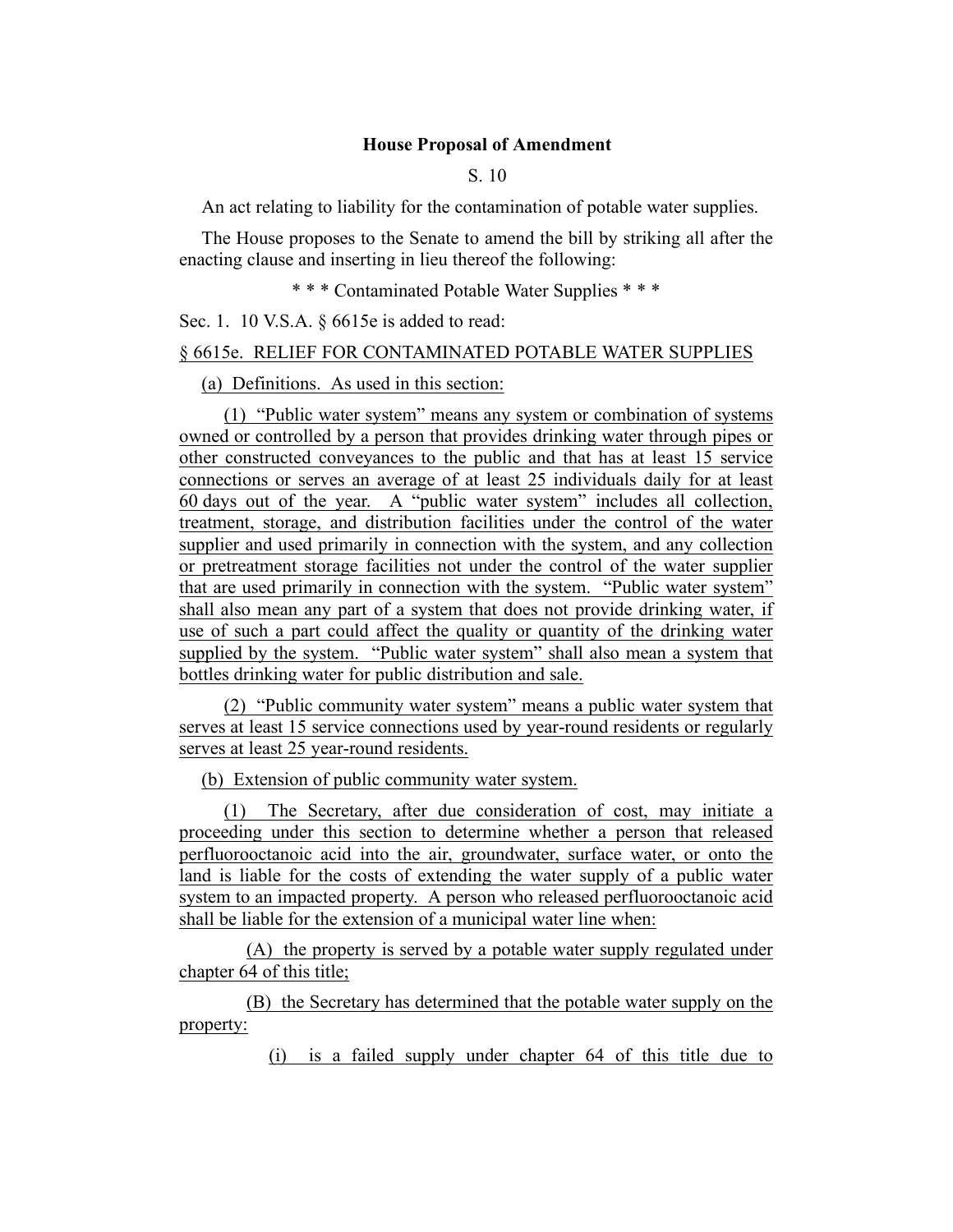perfluorooctanoic acid contamination; or

(ii) is likely to fail due to contamination by perfluorooctanoic acid due to the proximity of the potable water supply to other potable water supplies contaminated by perfluorooctanoic acid or due to other relevant factors; and

(C) the person the Secretary determined released perfluorooctanoic acid into the air, groundwater, surface water, or onto the land is a cause of or contributor to the perfluorooctanoic acid contamination or likely contamination of the potable water supply.

(2) A person liable for the extension of a public water system under this section shall be strictly, jointly, and severally liable for all costs associated with that public water system extension. The remedy under this section is in addition to those provided by existing statutory or common law.

(c) Liability payment.

(1) Following notification of liability by the Secretary, a person liable under subsection (b) of this section for the extension of the water supply of a public water system shall pay the owner of the public water system for the extension of the water supply within 30 days of receipt of a final engineering design or within an alternate time frame ordered by the Secretary.

(2) If the person liable for the extension of the water supply does not pay the owner within the time frame required under subdivision (1) of this subsection, the person shall be liable for interest on the assessed cost of the extension of the water supply.

(d) Available defenses; rights. All defenses to liability and all rights to contribution or indemnification available to a person under section 6615 of this title are available to a person subject to liability under this section.

Sec. 2. APPLICATION OF LIABILITY

(a) 10 V.S.A. § 6615e, enacted under Sec. 1 of this act, shall apply to any determination of liability made by the Secretary of Natural Resources under 10 V.S.A. § 6615e after the effective date of the section.

(b) Notwithstanding any contrary provision of 1 V.S.A. § 214, 10 V.S.A. § 6615e shall apply to any relevant release of perfluorooctanoic acid regardless of the date of the relevant release, including releases that occurred prior to the effective date of 10 V.S.A. § 6615e.

\* \* \* Hazardous Materials \* \* \*

Sec. 3. 10 V.S.A. § 6602(16) is amended to read:

(16)(A) "Hazardous material" means all petroleum and toxic, corrosive, or other chemicals and related sludge included in any of the following: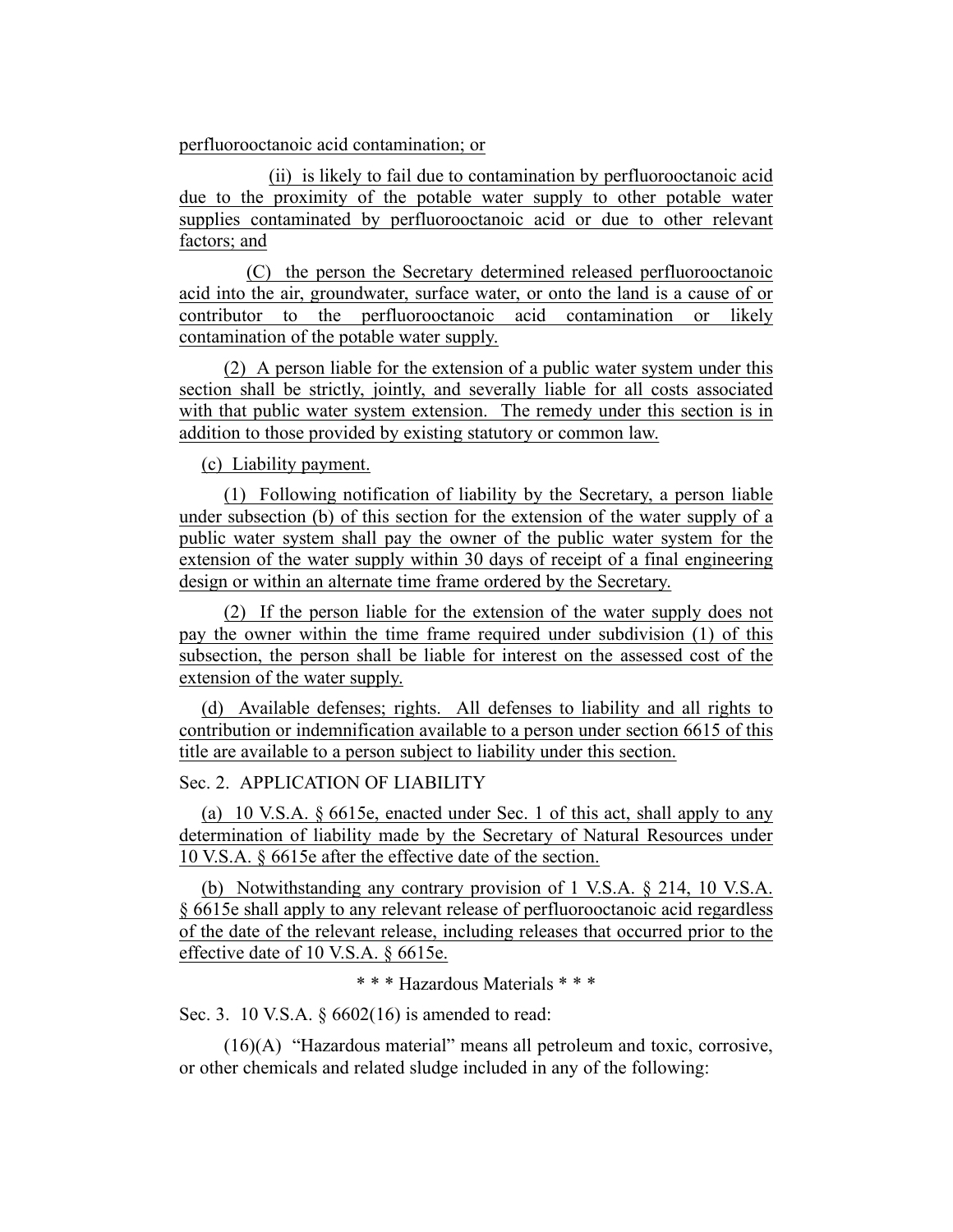(i) any substance defined in section 101(14) of the federal Comprehensive Environmental Response, Compensation and Liability Act of 1980;

(ii) petroleum, including crude oil or any fraction thereof; or

(iii) hazardous wastes, as determined under subdivision (4) of this section; or

(iv) a chemical or substance that, when released, poses a risk to human health or other living organisms and that is listed by the Secretary by rule.

(B) "Hazardous material" does not include herbicides and pesticides when applied consistent with good practice conducted in conformity with federal, State, and local laws and regulations and according to manufacturer's instructions. Nothing in this subdivision shall affect the authority granted and the limitations imposed by section 6608a of this title.

Sec. 4. 10 V.S.A. § 6602(12) is amended to read:

(12) "Disposal" means the discharge, deposit, injection, dumping, spilling, leaking, emitting, or placing of any solid waste or hazardous waste into or on any land or water so that such solid waste or hazardous waste or any constituent thereof may enter the environment or be emitted into the air or discharged into any ground or surface waters.

\* \* \* Brownfields \* \* \*

Sec. 5. 10 V.S.A. § 6652(b) is amended to read:

(b) Upon receipt of the completion report, the Secretary shall determine whether additional work is required in order to complete the plan. The applicant shall perform any additional activities necessary to complete the corrective action plan as required by the Secretary and shall submit a new completion report. When the Secretary determines that the applicant has successfully completed the corrective action plan and paid all fees and costs due under this subchapter, the Secretary shall issue a certificate of completion, which certifies that the work is completed. The certificate of completion shall include a description of any land use restrictions and other conditions required by the corrective action plan. The Secretary may establish land use restrictions in the certificate of completion for a property, but the Secretary shall not acquire interests in the property in order to establish a land use restriction.

Sec. 6. 10 V.S.A. § 6653 is amended to read:

# § 6653. RELEASE FROM LIABILITY; PERSONAL RELEASE FROM LIABILITY

(a) An applicant who has obtained a certificate of completion pursuant to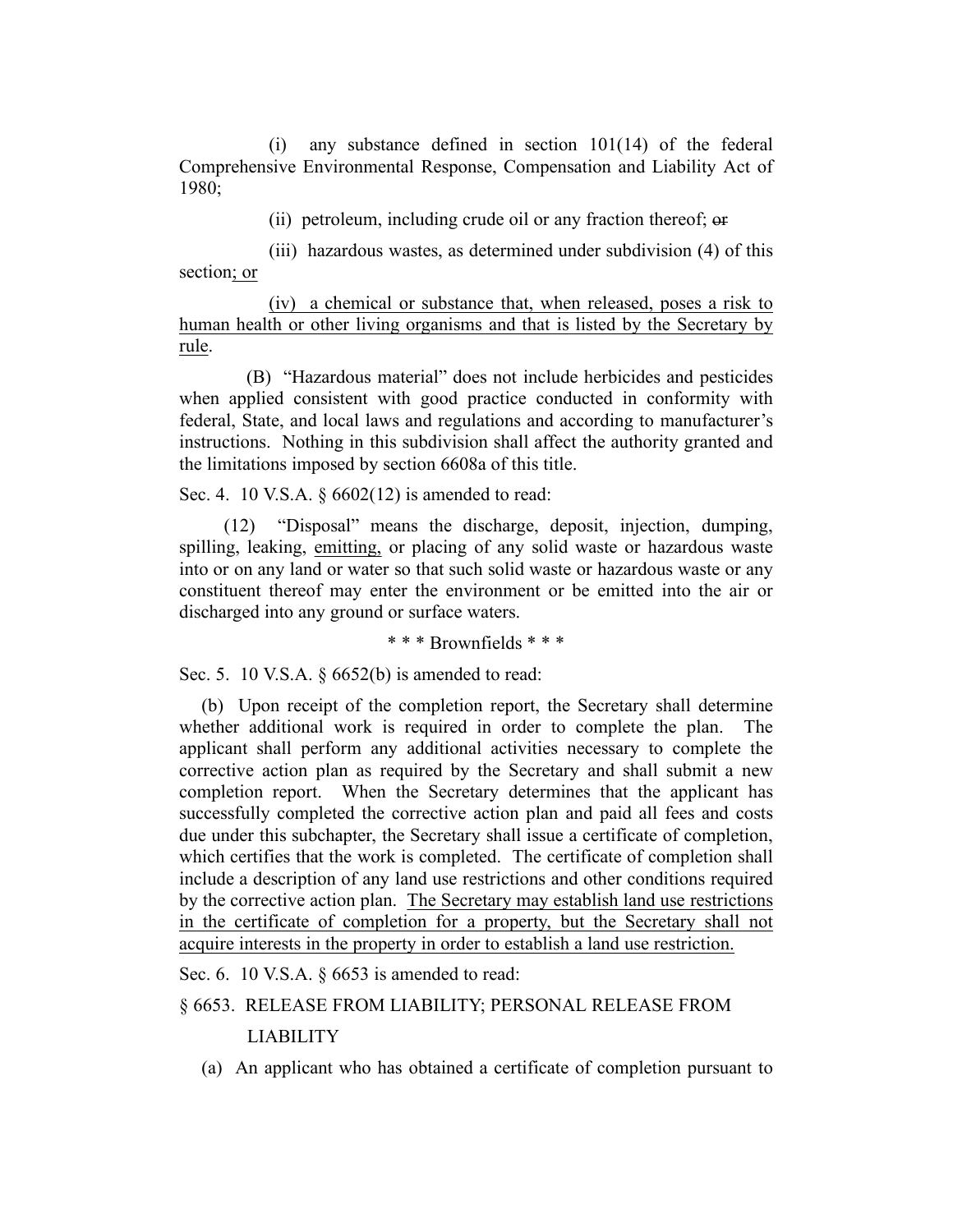section 6652 of this title and successor owners of the property included in the certificate of completion who are not otherwise liable under section 6615 for the release or threatened release of a hazardous material at the property shall not be liable under subdivision  $6615(a)(1)$  of this title for any of the following:

(1) A release or threatened release that existed at the property at the time of the approval of the corrective action plan and complies with one or both of the following:

(A) was discovered after the approval of the corrective action plan by means that were not recognized standard methods at the time of approval of the corrective action plan;

(B) the material was not regulated as hazardous material until after approval of the corrective action plan.

(2) Cleanup after approval of the corrective action plan was done pursuant to more stringent cleanup standards effective after approval of the corrective action plan.

(3) Natural resource damages pursuant to section 6615d of this title, provided that the applicant did not cause the release that resulted in the damages to natural resources.

\* \* \*

(c) A release from liability under this section or forbearance from action provided by section 6646 of this title does not extend to any of the following:

(1) A release or threatened release of a hazardous material that was not present at the time the applicant submitted an application pursuant to this subchapter where the release or threatened release:

(A) has not been addressed under an amended corrective action plan approved by the Secretary; or

(B) was caused by intentional or reckless conduct by the applicant or agents of the applicant.

(2) Failure to comply with the general obligations established in section 6644 of this title.

(3) A release that occurs subsequent to the issuance of a certificate of completion.

(4) Failure to comply with the use restrictions contained within the certificate of completion for the site issued pursuant to subsection 6652(b) of this title.

\* \* \*

\* \* \* Groundwater Classification \* \* \*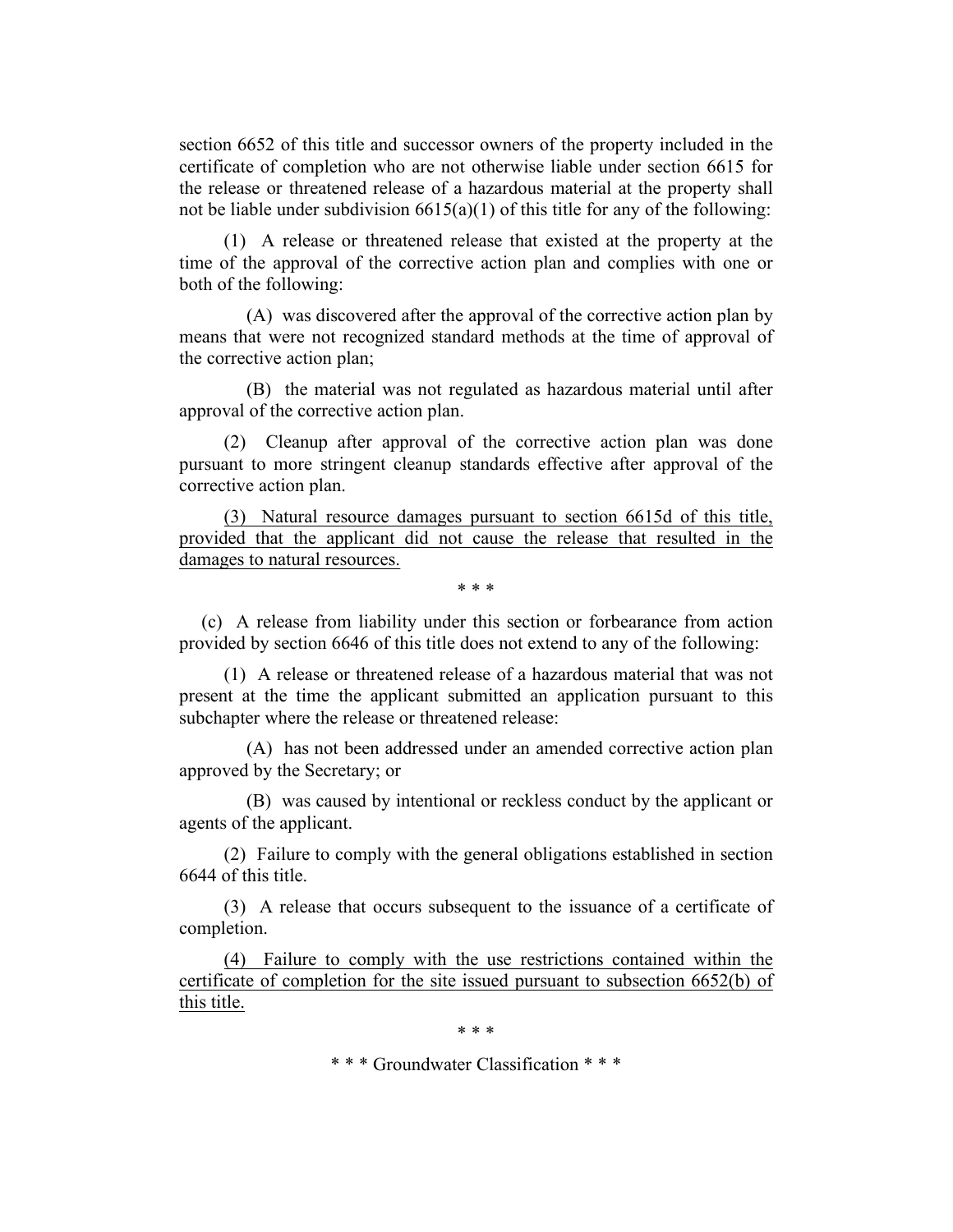Sec. 7. 10 V.S.A. § 1392(d) is amended to read:

(d) The groundwater management strategy, including groundwater classification and associated technical criteria and standards, shall be adopted as a rule in accordance with the provisions of 3 V.S.A., chapter 25. The secretary shall file any final proposed rules regarding the groundwater management strategy, with the natural resources board not less than 30 days prior to filing with the legislative committee on administrative rules. The board shall review the final proposed rules and comment regarding their compatibility with the Vermont water quality standards and the objectives of the Vermont Water Pollution Control Act. The secretary shall include the natural resources board's comments in filing the final proposed rules with the legislative committee on administrative rules.

Sec. 8. 10 V.S.A. § 1394(a) is amended to read:

(a) The state State adopts, for purposes of classifying its groundwater, the following classes and definitions thereof:

\* \* \*

(4) Class IV. Not suitable as a source of potable water but suitable for some agricultural, industrial and commercial use, provided that the Secretary may authorize, subject to conditions, use as a source of potable water supply or other use under a reclassification order issued for the aquifer.

\* \* \* Public Trust Lands \* \* \*

Sec. 9. ADDITIONAL AUTHORIZED USE; PUBLIC TRUST LANDS

(a) The General Assembly finds that:

(1) the General Assembly has the authority to authorize public uses of filled public trust lands in the City of Burlington; and

(2) the use of the filled public trust lands in the City of Burlington authorized by this act is consistent with the public trust doctrine.

(b) In addition to the uses authorized by the General Assembly in 1990 Acts and Resolves No. 274, 1991 Acts and Resolves No. 53, 1996 Acts and Resolves No. 87, and 1997 Acts and Resolves No. 22, the filled public trust lands within the City of Burlington that are located north of the centerline of Maple Street extending north to the northern terminus of the Lake Street extension completed in 2016 and that extend to the waters of Lake Champlain may be utilized for public markets that benefit Vermont's public and that are available to the public on an open and nondiscriminatory basis.

(c) Any use authorized under this act is subject to all applicable requirements of law.